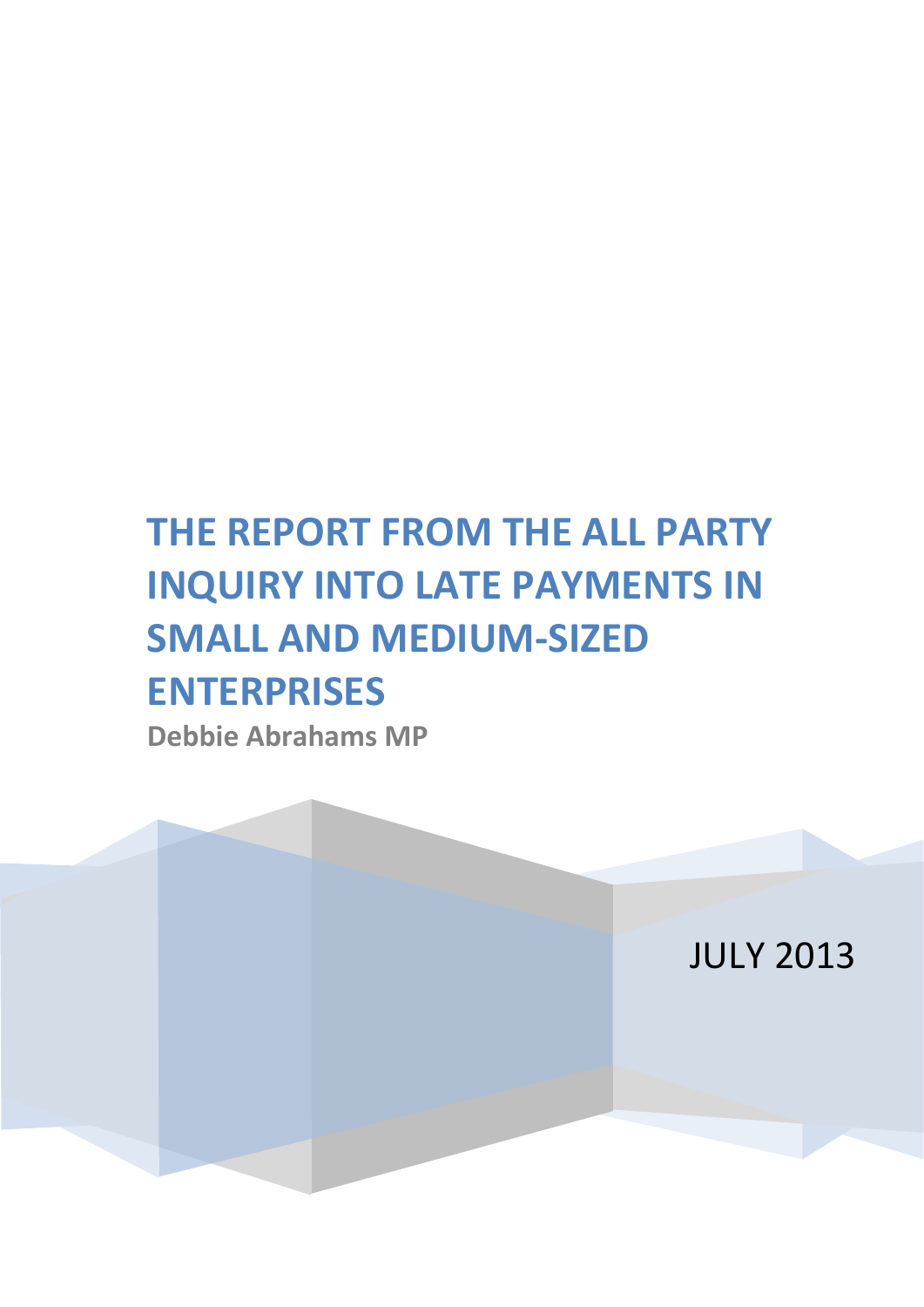# <span id="page-1-0"></span>**Acknowledgements**

The Chair and members would like to thank the following people and organisations for providing written and oral evidence to the Inquiry:

Barry J Ashmore, Founder, StreetwiseSubbie.com Professor Robert Blackburn, Small Business Research Centre, Kingston University Mike Cherry, National Policy Chairman, Federation of Small Businesses Kevin Craven, Chief Executive, Services Division, Balfour Beatty Paul Delaney, Group Treasurer, WPP Philippa Foster Back, Director, Institute of Business Ethics John Hackett, Chief Operating Officer, HSBC Sue Hayes, Managing Director, Business Banking, Barclays Alex Jackman, Head of Policy, Forum of Private Business Ann Long, former Director, Harry Long Ltd Steve Paul, Managing Director, SDP Floor Screeds Ann Pettifor, Director, PRIME Steve Sutherland, Chairman, Dortech

Capita plc Eazipay Ltd GlaxoSmithKline National Federation of Roofing Contractors National Specialist Contractors Council OxygenFinance PayAsYouSay Ltd

The Chair and members would also like to thank Kari Mawhood and Carole Williams for providing administrative support to the Inquiry, John Ramsden for providing public relations support and the Federation of Small Businesses for publishing the report.

The Convenor, Chair and author of the Inquiry report was Debbie Abrahams MP.

The members of the Inquiry were:

Mike Crockart MP Alex Cunningham MP Caroline Dineage MP Rt Hon Michael Meacher MP Toby Perkins MP Robin Walker MP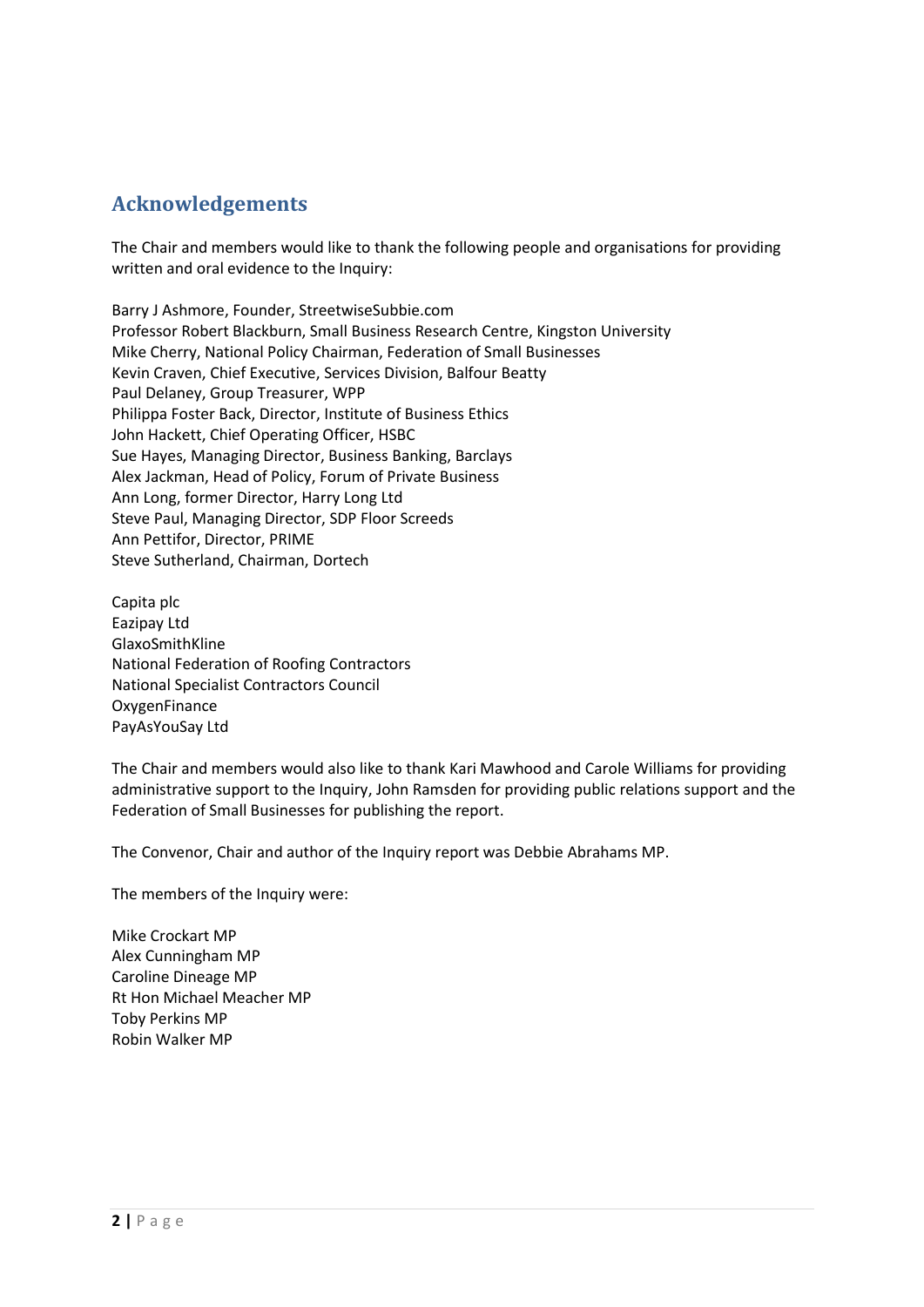# **Contents**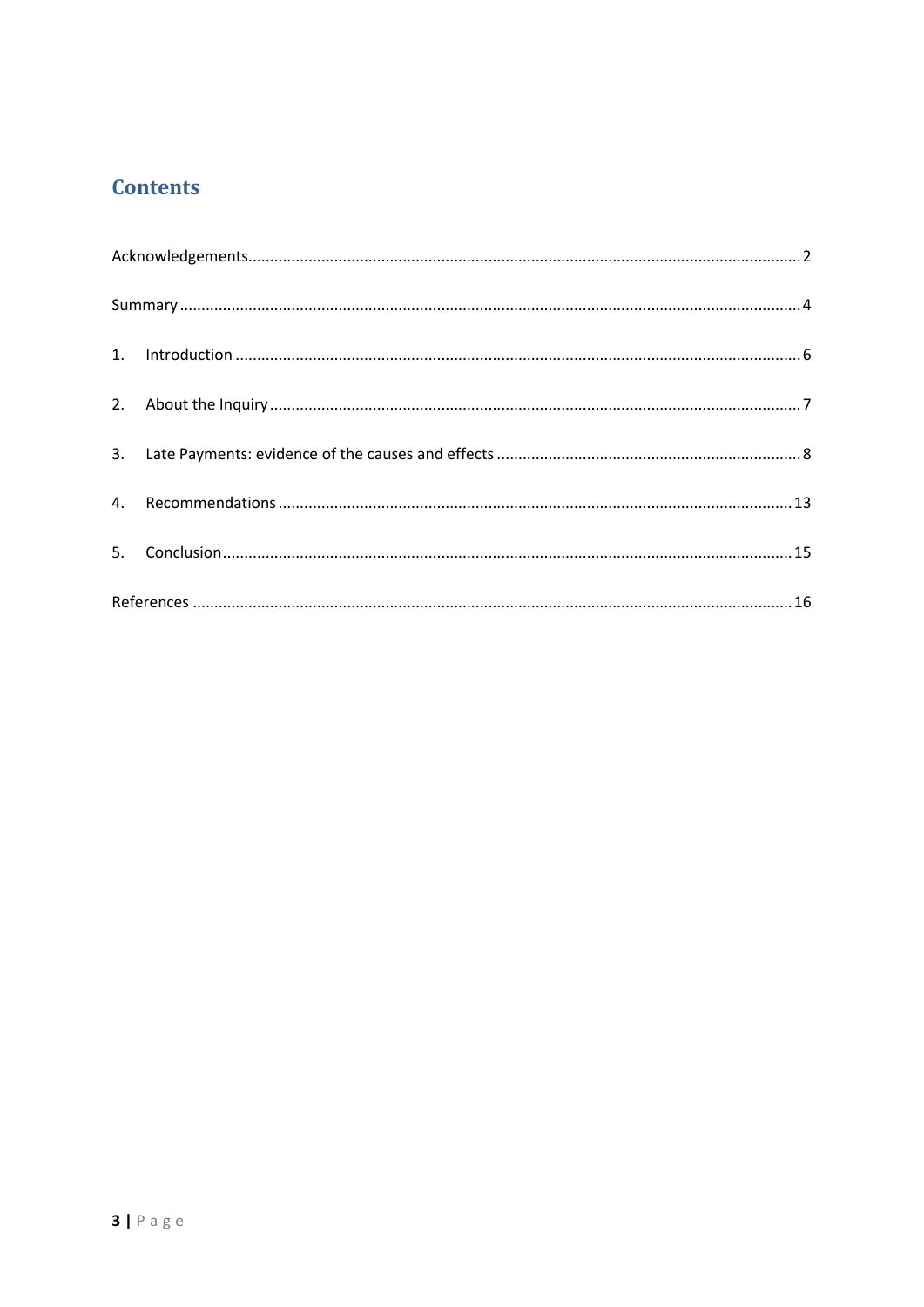# <span id="page-3-0"></span>**Summary**

Late payments to small and medium-sized enterprises (SMEs) are a real issue. SMEs report that this is the most important issue for them after access to finance. Data from BACS shows that in 2012 SMEs were owed over £36.4bn in late payments, and that this problem is getting worse in the current economic climate.

The All Party Inquiry into Late Payments was convened by Debbie Abrahams MP to investigate the issues associated with late payments to SMEs, including the macroeconomic effects, the current tools being used to address late payments and additional measures that could be introduced. It consisted of a call for written evidence and an oral hearing from witnesses including economists and business academics, business organisations, suppliers, and FTSE companies.

Witnesses from the oral hearings reported that the banking system is still a cause for concern and that many banks are 'rebuilding their balance sheets on the back of small businesses'. It was suggested that large companies may also be failing to pay promptly for the same reasons.

Although there is evidence that particular sectors and industries are worse than others for paying late, this analysis is felt to be too simplistic as there are exceptions to this. Other evidence indicates that paying suppliers late reflects the leadership and prevailing culture in the organisation; an organisation with an ethical approach to business practice will also tend to pay suppliers promptly. Too often, however, this was not the case, and large companies were said to exploit their power and to 'bully' suppliers.

Evidence of the effects of late payments on SMEs includes not just financial hardship, but business failure and unemployment. In the recent 2008 recession it is estimated that 4,000 businesses failed as a direct result of late payments. A related effect of late payments on the cash flow of SMEs is their ability to access affordable finance. SMEs reported that late payments were a block to borrowing from banks. Some evidence suggests that business start ups were said to be particularly vulnerable to late payment issues. Surprisingly there was no evidence on the macroeconomic effects of late payments, for example on growth and unemployment, although the Inquiry believes it is inconceivable that the cumulative impact on SMEs is not having a macroeconomic impact.

The recommendations reflect the issues underpinning late payments and how to address them:

### Developing ethical business practice to stop late payments

*Recommendation 1: The Government should promote the adoption of 'good practice' guidance for large companies in managing supply chains, including publishing performance data relating to payment-on-time to suppliers in audited annual accounts.*

*Recommendation 2: The Government should encourage businesses to publish information for investors and shareholders defining their support of, and compliance with, ethical business practice, for example, signatories of FTSE4Good Index Series or Ethical Trading Initiative*

### Helping SMEs avoid late payments

*Recommendation 3: The Government should support SMEs to avoid late payments through free, high-quality financial management advice and/or training provided, for example, through trade associations, SME organisations, or local SME advisors.*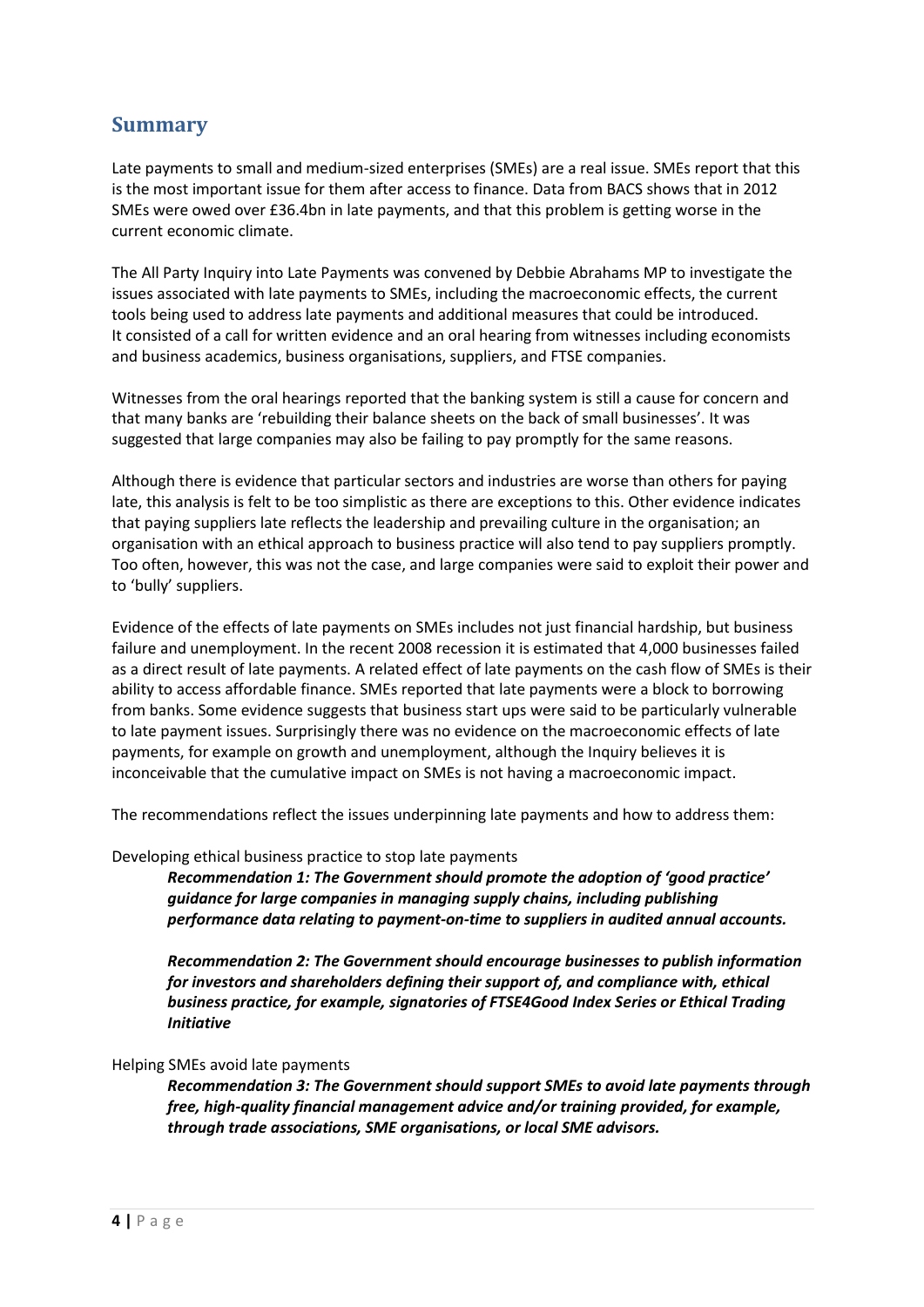*Recommendation 4: The Government should work with SMEs and support the establishment or development of trade associations to negotiate, for example, a Fair Treatment Charter, on behalf of member organisations.*

Strengthening voluntary codes to reduce late payments

*Recommendation 5: The Institute of Credit Management should review and amend the PPC to reflect the issues identified.* 

Preventing late payments through legislation

*Recommendation 6: The Government should establish a Construction Code of Conduct, similar to the Grocery Code, with an independent adjudicator for mediation.*

*Recommendation 7: The Government should introduce a Retentions Monies Bill with money retained by a customer from a supplier to be held in a trust.*

#### Preventing late payments by the public sector

*Recommendation 8: The Government should require all new Government contracts to include Pre Qualification Questions on past payment performance, and should consider the payment history as part of the bidding process.*

*Recommendation 9: The Government should make fair payment a contractual requirement for new Government contracts, with Tier 1 contractors paid within 14 days, Tier 2 within 19 days and Tier 3 within 23 days.* 

#### Gaining redress for late payments through legislation

*Recommendation 10: The Government should support intermediary agencies, for example, SME organisations or trade associations, to act on behalf of suppliers in seeking recompense through the EU Late Payments Directive.*

#### Reducing the effects of late payments

*Recommendation 11: The Government are urged to implement a growth strategy that recognises the importance of SMEs and commission's research to assess the macroeconomic effects of late payments on SME suppliers.*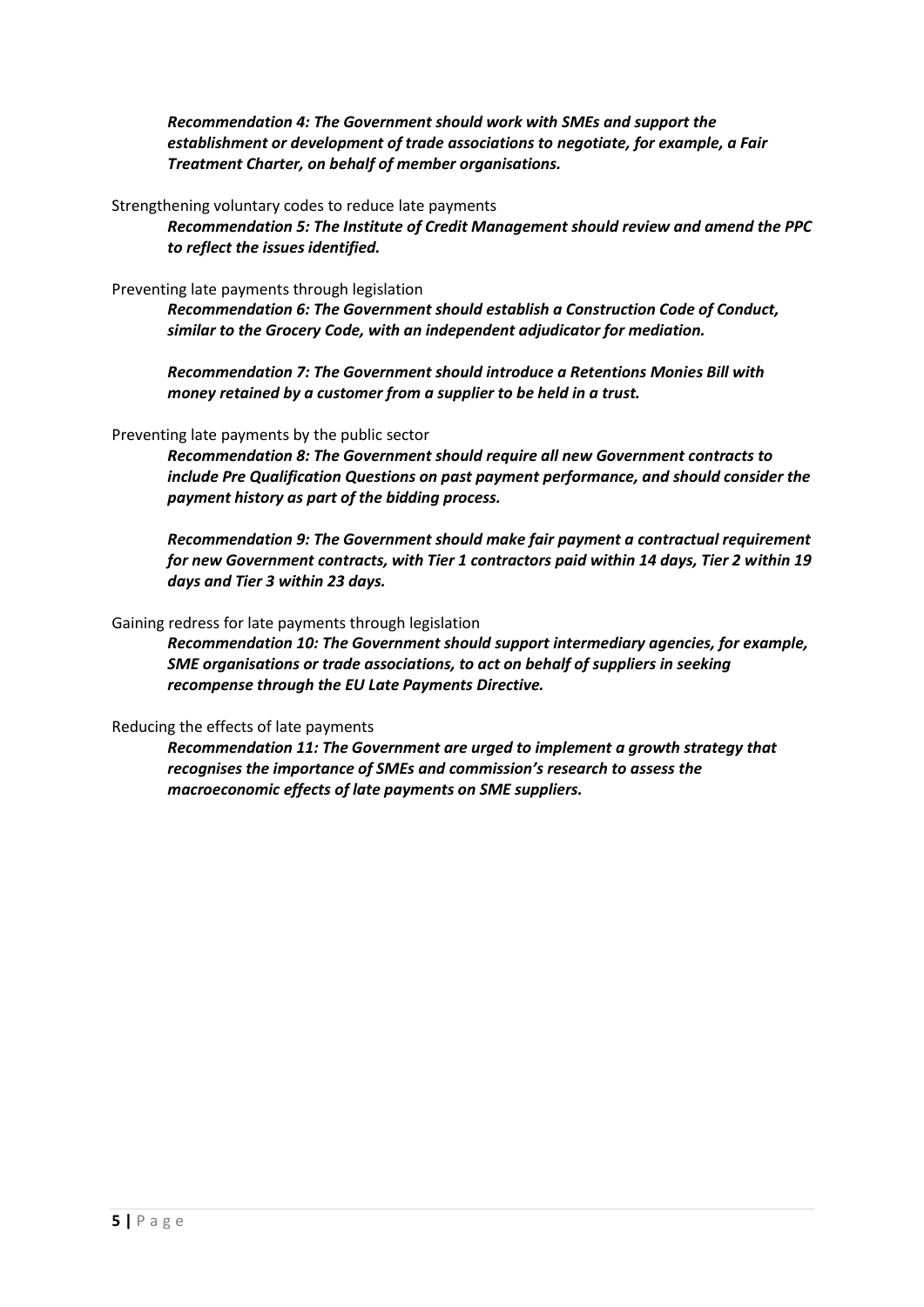# <span id="page-5-0"></span>**1. Introduction**

1.1 Late payments to small and medium-sized enterprises (SMEs) are a key issue. SMEs report that late payments are the most important issue after access to finance as they do not have the cash flow buffers of larger businesses<sup>i</sup>. Data from BACS<sup>ii</sup> shows that in 2012 over £36.4bn was owed to over a million SMEs in late payments, with the average company owed approximately £36,000 at any one time. Evidence from the Federation of Small Businesses (FSB) indicates that over half of SMEs are not paid promptly by large companies with the average payment time being 58 days, nearly double normal contract terms<sup>iii</sup>. Over the last year 158 million hours were lost by SMEs chasing overdue bills.

1.2 The problem of late payments is getting worse<sup>iv</sup>. In 2011 £24bn was owed and one-third of SMEs were affected. To put the problem into context, high street banks lent just over **£56bn** to small businesses in 2011. 42% of SMEs believe the reason late payments is getting worse is that it is not seen as an issue by large companies. Different sectors are worse than others. The private sector is the worst culprits for late payments according to 77% of FSB members, particularly the manufacturing and constructions industries, but there is still a significant section of the public sector which also fails to pay promptly including local authorities and Government departments. New businesses are also more likely to be affected. In 2012, over 124,000 micro companies and SMEs reported that they were almost put out of business as a result of late payment.

1.3 The impact of late payment can be disastrous. During the 2008 recession it is estimated that 4,000 businesses failed as a direct result of late payments. In addition the ability of SMEs to access capital from banks and other financial institutions is also affected by late payments. In the FSB's recent survey 18% of businesses cited poor cash flow as the reason cited for their loan application being unsuccessful. The impact on those businesses refused additional finance included 13% saying that they had had to lay off staff, 47% who had written of invoices of up to £5,000 because of nonpayment and 40% who had on-going financial concerns.

1.4 There is growing evidence that late payments to SMEs are hurting the economic recovery as businesses fail and workers are laid off. Data from the Office for National Statistics shows that SMEs make up 98% of the total number of organisations in the UK economy, providing 59.1% of all private sector jobs, 45% of all employment and generating 46% of the UK's income from the private sector (£1,558 bn).

1.5 The previous Labour Government introduced the Late Payment of Commercial Debts (Interest) Act in 1998, updated in 2002. The Act enables firms to charge interest and obtain compensation on overdue payments from customers. However fear of reprisals, including being 'blacklisted' from getting work, has been cited as a reason this legislation is not used more. However this is changing with claims for debt recovery increasing by 34% in the last quarter of 2012 according to debt recovery firm Lovetts. In 2008 the Institute of Credit Management (ICM) set up the Prompt Payment Code (PPC) for FTSE companies; this stipulates that suppliers must be paid on time (meeting contract terms) and that the Code is adopted down the supply chain. In Europe the Late Payments Directive, which had to be implemented in the UK by March 2013, mirrors these developments.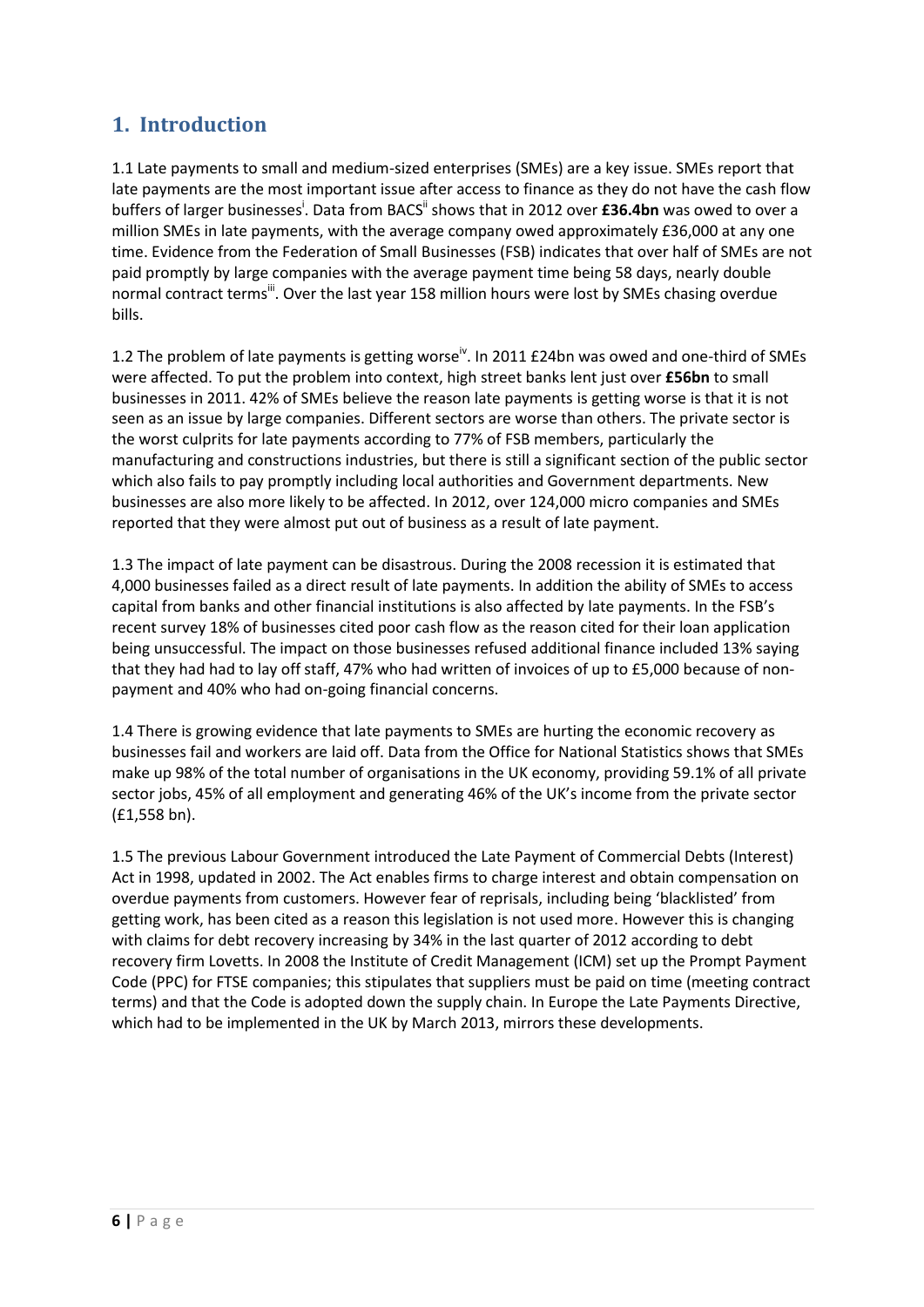# <span id="page-6-0"></span>**2. About the Inquiry**

2.1 In June 2011, the 'Be Fair – Pay on Time' campaign was launched by Debbie Abrahams MP to raise awareness about late payments to SMEs after she had been contacted by businesses in her Oldham East & Saddleworth constituency. In September 2011 she convened a Westminster Hall debate to try to gain political consensus on how to address this issue. At the debate, the Government agreed to bring forward the EU Late Payments Directive to 2012, but later reneged on this. In collaboration with the Forum for Private Business, the FSB and Institute of Credit Management, in July 2012, Debbie Abrahams contacted the 75 FTSE 100 companies **not** signed up to the Prompt Payment Code (PPC) urging them to do so; the number of signatories more than doubled.

2.2 In October 2012, the Business & Enterprise Minister also wrote to the FTSE 350 urging them to sign up to the PPC as well and by January 2013, 54 more had signed up to the PPC. Alarmingly however, prior to signing up to the PPC some companies increased their payment terms in some cases without negotiation or notice, and by up to 3 times previous contract terms (e.g., 25 to 75 days).

2.3 Another development in October 2012 was the support of Supply Chain Finance (SCF) schemes where a large company informs a bank that that an invoice has been approved for payment; the bank then offers a 100 per cent immediate advance to the supplier at variable interest rates, knowing the invoice will ultimately be paid by the large company.

2.4 With this context, Debbie Abrahams convened an all party Inquiry into late payments to SMEs to consider the issues associated with late payments to SMEs, including the macroeconomic effects, the current tools being used to address late payments and additional measures that could be introduced. A call for written evidence was issued in March and an oral evidence session was taken in public on  $23^{\text{rd}}$  April from business and economic key informants, business organisations, suppliers (SME) representatives, and FTSE company representatives.

2.5 This report summarises the evidence received and analysed by the Inquiry, and defines recommendations to be implemented to address the issue of late payments.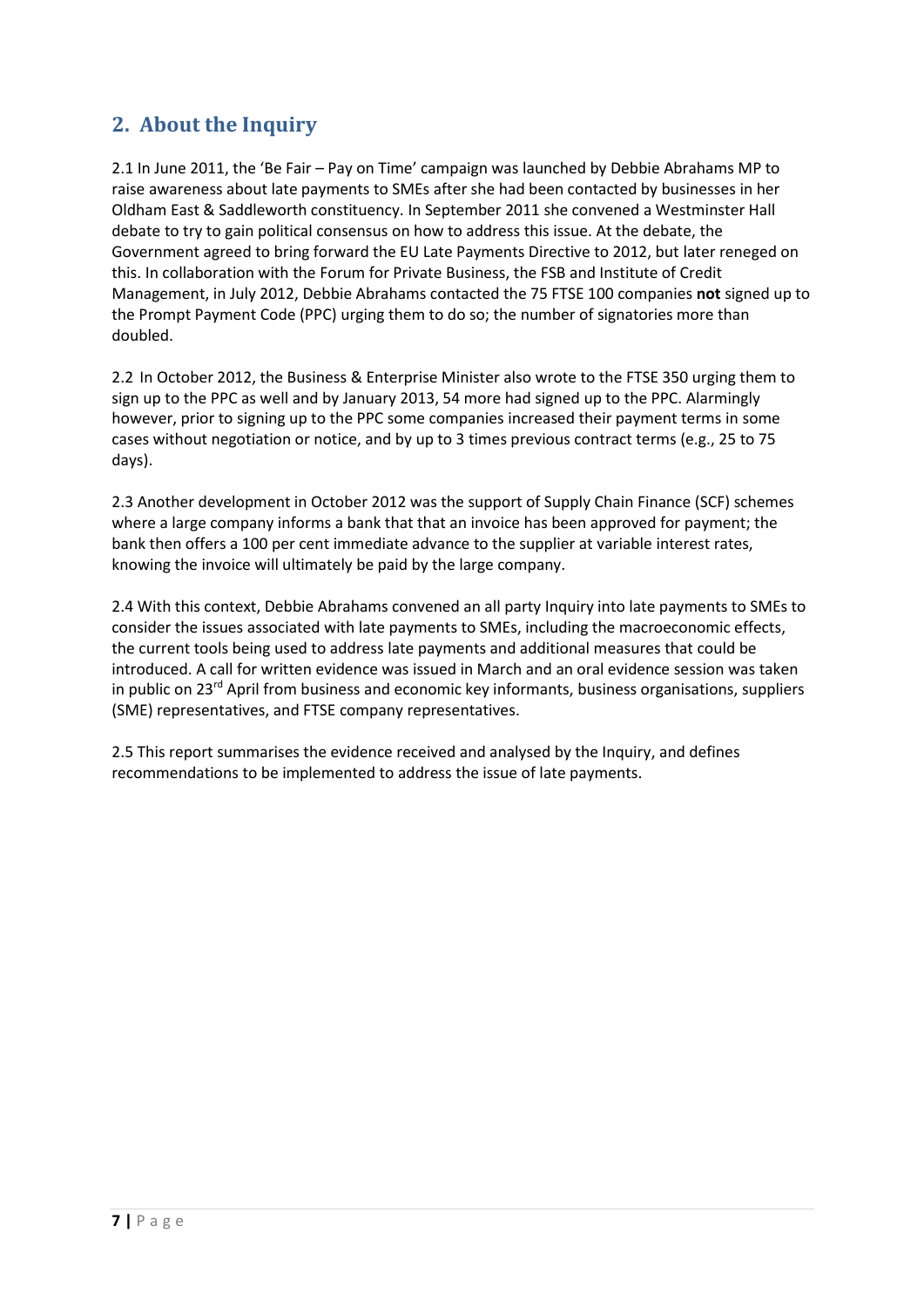# <span id="page-7-0"></span>**3. Late Payments: evidence of the causes and effects**

## *Panel 1: business and economic informants*

3.1 Written and oral evidence on the causes of late payments suggest a complex inter-play of different factors. A key issue was said to be the 'dysfunctional banking system' which is failing to lend to SMEs at sustainable interest rates so compounding the issue of late payments. Some key informants said large and small businesses were losing out as they were being made to pay excessive interest rates for overdrafts and loans above the Bank of England base rate in order to 'repair the banks' balance sheets'. Concerns were raised that 160,000 'zombie' companies are unable to repay their debts; the question was posed that with debt increasing but wages barely increasing, what will happen when these companies fail?

3.2 Another key factor was said to be the power imbalance between large and small businesses, and all too often, 'unethical power relations...bullying' that exist. In the construction industry it was said that 'paying late or not at all is a ruthless tactic....motivated by corporate greed'. However, it was suggested that it is not helpful to identify specific sectors as being 'good' or 'bad' – it was more likely to be associated with a company ethos or culture which was down to the leadership of that company rather than a sector. According to one key informant, the particular issues associated with the construction industry relate to the valuation of the work being done and the monitoring of this work. It was suggested that large companies are also trying to rebuild their balance sheets, and using late payments as a means to do this.

3.3 Surprisingly there was no evidence immediately available which defines the macroeconomic effects of late payments. The Inquiry members believe it is inconceivable that SME debt and insolvency levels attributable to late payments are not impacting on the wider economy. In addition to restructuring the banking system to enable sustainable lending, it was also suggested that there needed to be changes in companies' behaviour underpinned by a Code of Ethics and driven by the companies' leaders. A Fair Treatment Charter associated with the Construction Act was also suggested.

# *Panel 2: business organisations*

3.4 There was support from representatives of the FSB and FPB with many of the points raised by the business and economic informants. In particular there was concern that there was an increase in 'bullying' of SMEs by larger companies and that the construction sector was the worst culprit. It was said that 125,000 micro-companies are nearly being put out of business by late payments. The main issue is final invoices being queried after the work has been completed, which has a knock-on impact all the way down the supply chain. It was disputed that SMEs are at fault in submitting inaccurate invoices.

3.5 In agreement with other informants, it was suggested that access to easy credit prior to the banking crisis had meant late payments were not the pressing issue that they are now. It was also mentioned that business start-ups are particularly badly affected as they find it more difficult to get credit and are less likely to be paid on time. In response to questions about supply chain finance, informants indicated it should not be seen as a substitute for paying promptly for goods or services that have been delivered.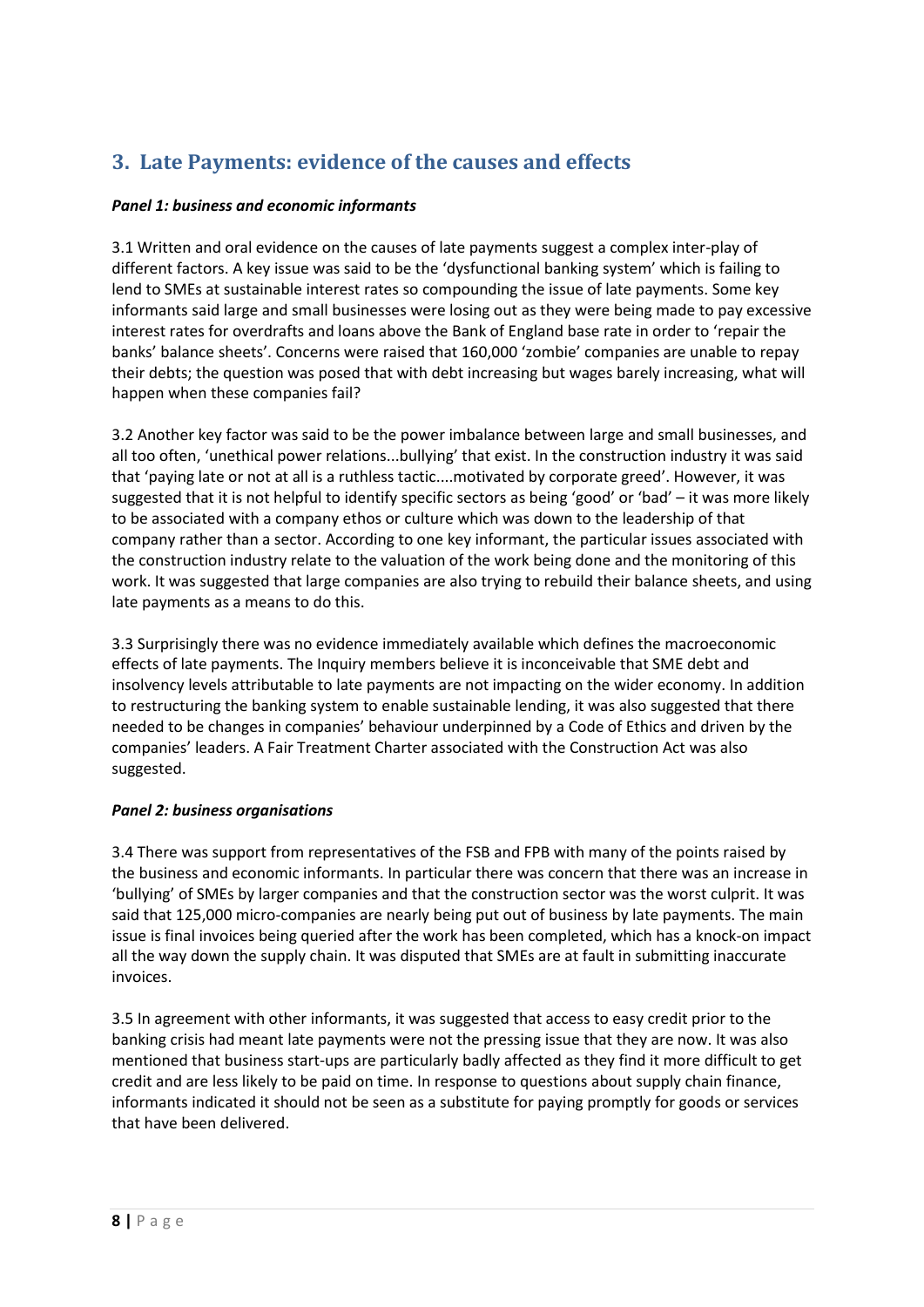3.6 Looking at solutions e-invoicing was seen as an opportunity and challenge; in particular interoperability was the key challenge. Similarly although legislation defines late payments as unacceptable practice, the lack of enforcement means it has little impact on behaviour. The PPC was seen as a useful kitemark but as there is no monitoring, and some companies had even changed payment terms without discussion with their suppliers prior to signing up to the PPC, in blatant contravention of the code, its influence was seen as limited.

3.7 It was suggested that there needed to be a combination of cultural change and legislation. The FPB indicated an obstacle to SMEs taking legal action before had been the fear of reprisals or 'blacklisting' from large companies. Through Article 7.4 of the new EU Late Payments Directive there was an opportunity for an intermediary to act on behalf of the SME to recoup interest owed without the company knowing who was making the claim. This was seen as a potential way forward.

## *Panel 3: suppliers (SMEs)*

3.8 Further allegations of bullying and intimidation were asserted by two suppliers who worked in construction. Excerpts from their evidence are included below:

> 'In August last year I lost my business of 25 years, after building it from nothing...late payments meant it was starved of cash flow and I had to put the business into administration. It was the worst time of my life....[It was] Due to a big main contractor playing with us and using their power and might to starve me so they didn't have to pay me. They were in trouble on a job and through their incompetence we were made to suffer. We lost people from the business. Not a pleasant thing to do to tell people they have to lose their jobs when they've done nothing wrong. It's organised crime. They know what they're doing and they're playing with us....

> 'It started in August 2011. We were trying to get meetings with the surveyors to sort the account out, putting in valuations for £100,000 and being paid £5,000 on account. That kept us going on.... I turned up for meetings and found the surveyor wasn't there and was on another site. By August 2012 the business went into administration. The day after, their accounts department submitted to the Administrator saying we owed them £71,000 which was a ploy to brush the Administrator away. We were left high and dry. It needs to be changed...They owed us £450,000...'

> > Steve Paul, former construction sub-contractor

In response to questions as to whether the main contractor was himself in financial trouble it was confirmed that it was the one of the largest construction companies in the country and published accounts do not indicate any financial issues.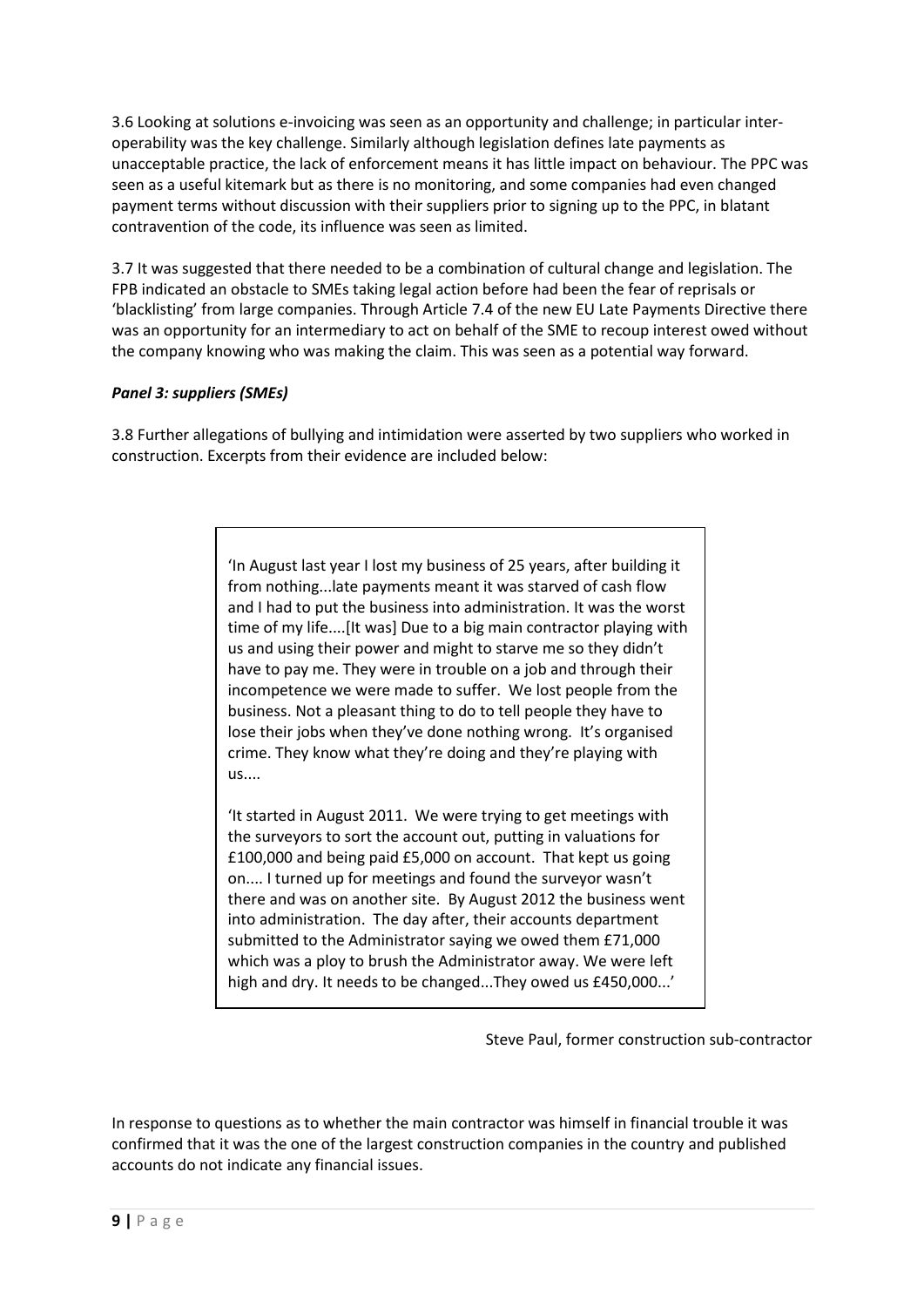'[They] pass all the risk back onto subcontractors. Getting paid, design risk even things like paid-when-paid clauses, if the project is late....Last year we had a problem when we won 4 jobs with Balfour Beatty, very tight prices, we knew that, there wasn't a problem doing that. Then we came across lots of disaffected Balfour Beatty staff on sites....

'The surveyors had started to target at the beginning of a job how much they were going to reduce the amounts they were going to pay subbies. There was spreadsheet document which challenged [construction co] but they denied it exists. I even challenged the guy that wrote it and he said, "That's nothing to do with me". But it was photographed on his desk. [Under] Dortech "Commercial settlement based on reduction sought from Dortech for general delays caused by them being late" - this is when we'd hardly started the job. So we thought this isn't right, before we hardly started the job to reduce your final costs... we believed they'd won those jobs significantly below their costs knowingly wanting to reduce their cost irrespective on the outcome on their subcontractors....

'So then we found we had some issues and they started holding back some money. £5,000 to start; at one stage we had 25 lumps of £5,000 held back. To go to adjudication under the Construction Act it costs a non-recoverable cost of £5-6,000. So it would cost us £5-6,000 to go to adjudication to recover £4,500. You don't do it do you? You'd be mad. And so it built up...towards the end of these contracts we were owed £500,000 including retentions.'

Steve Sutherland, Dortech

3.9 They described how this is getting worse and their belief that the 'economy is driving their behaviour...tendering at below cost...how are they to make up?' how when they had gone public – something many subcontractors are afraid to do because of the potential blacklisting – they were overwhelmed with the number of sub-contractors contacting them reporting the same thing. Steve Sutherland indicated that the wider implications of this 'cut-price construction' are a 'legacy of sick buildings' which could result in fatalities.

3.10 There were different ideas as to how to resolve the issue of late payments and sub-contractor intimidation. But it was felt that the PPC was 'not fit for purpose'. There was concern that if contractors were made to pay interest on monies owed to suppliers then contractors would pass that on to the supplier. It was suggested that the power imbalance needs to be addressed by

 $\overline{a}$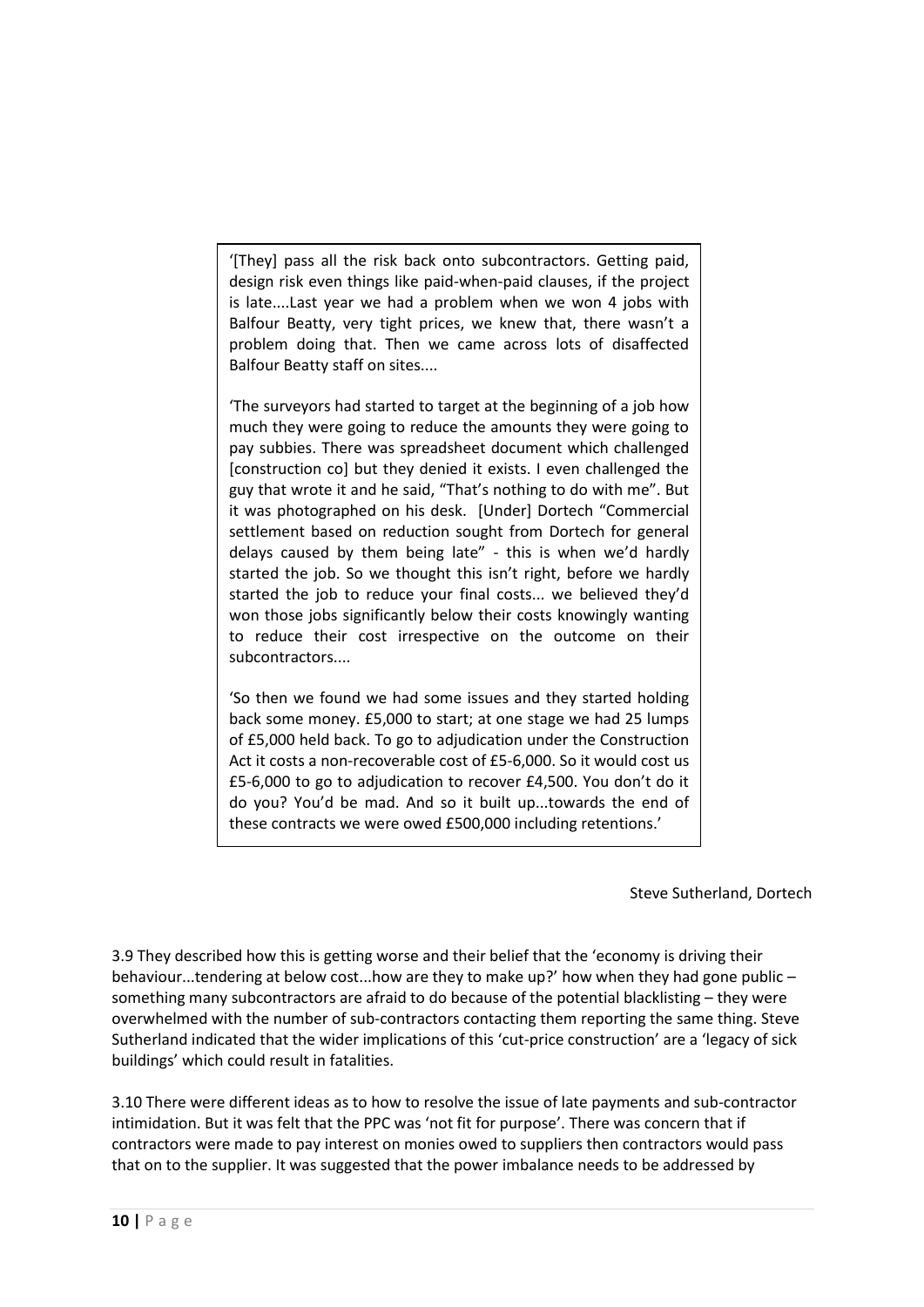strengthened trade organisations acting on behalf of and providing support for these SMEs. A construction code with adjudicator to enforce was one suggestion. It was also noted that remediation needs to be swifter.

## *Panel 4: FTSE companies*

3.11 All of the FTSE companies giving evidence were signatories to the PPC. They defined their contract terms as ranging from 28 days (Barclays), 31 days to 2/3 of suppliers (Balfour Beatty) to 86% paid within 43 days (HSBC). Reasons for paying late were said to be about 'process failures' and included:

- Invoice queries
- Goods or services not delivered correctly
- Incorrect date
- Credit note issued
- Internal approval systems delays

3.12 In response to concerns raised by earlier witnesses, Kevin Craven (Balfour Beatty) said they processed over a million invoices a year from over a thousand different sites across the UK. On average it took 13 days for an invoice to be entered into the system. 'Historical reasons' may account for different payment terms as they have over 18,000 suppliers.

3.13 When questioned about whether paying suppliers promptly were a Board priority, informants responses varied. Some indicated that this was monitored carefully by the Board, others that the Board would only be informed if there was a problem.

3.14 Sue Heyes (Barclays) and John Hackett (HSBC) were asked about lending to SMEs. It was mooted that different banks have different approaches but Barclays said that they were approving 80% of loan applications and were working with business organisations to help SMEs access finance. Overdraft pricing was not seen as a key issue.

3.15 In response to the point made by earlier witnesses that banks and large businesses are 'rebuilding their balance sheets on the backs of small businesses' it was said that there was evidence of large companies drawing out payments and that this was being passed down the supply chain. The state of the economy and demand were seen as the key issues for SMEs. Kevin Craven (Balfour Beatty) described the state of the construction industry as 'dire' with demand down by 35% since 2008 and margins 'very tight'. Paul Delaney (WPP) indicated that since the financial crisis Boards had asked finance departments to 'preserve [the company's] liquidity' and that this had involved increasing debtor days. There was general agreement that there was a vicious cycle: as well as late payments being affected by the economy, by impacting on SMEs viability, late payments were affecting the economy.

3.16 Looking to solutions to late payments, Paul Delaney (WPP) suggested that the PPC was limited and that penalties need to be applied. A construction 'fair treatment' code or charter with an independent adjudicator was seen as a useful step forward. Supply Chain Finance was seen as 'dealing with the symptom and not the problem'. E-invoicing was also supported.

## *Written evidence*

3.17 Written evidence submitted to the Inquiry generally reflects that of the oral hearings: SMEs are being subject to late payment problems and for some this can mean not just financial hardship but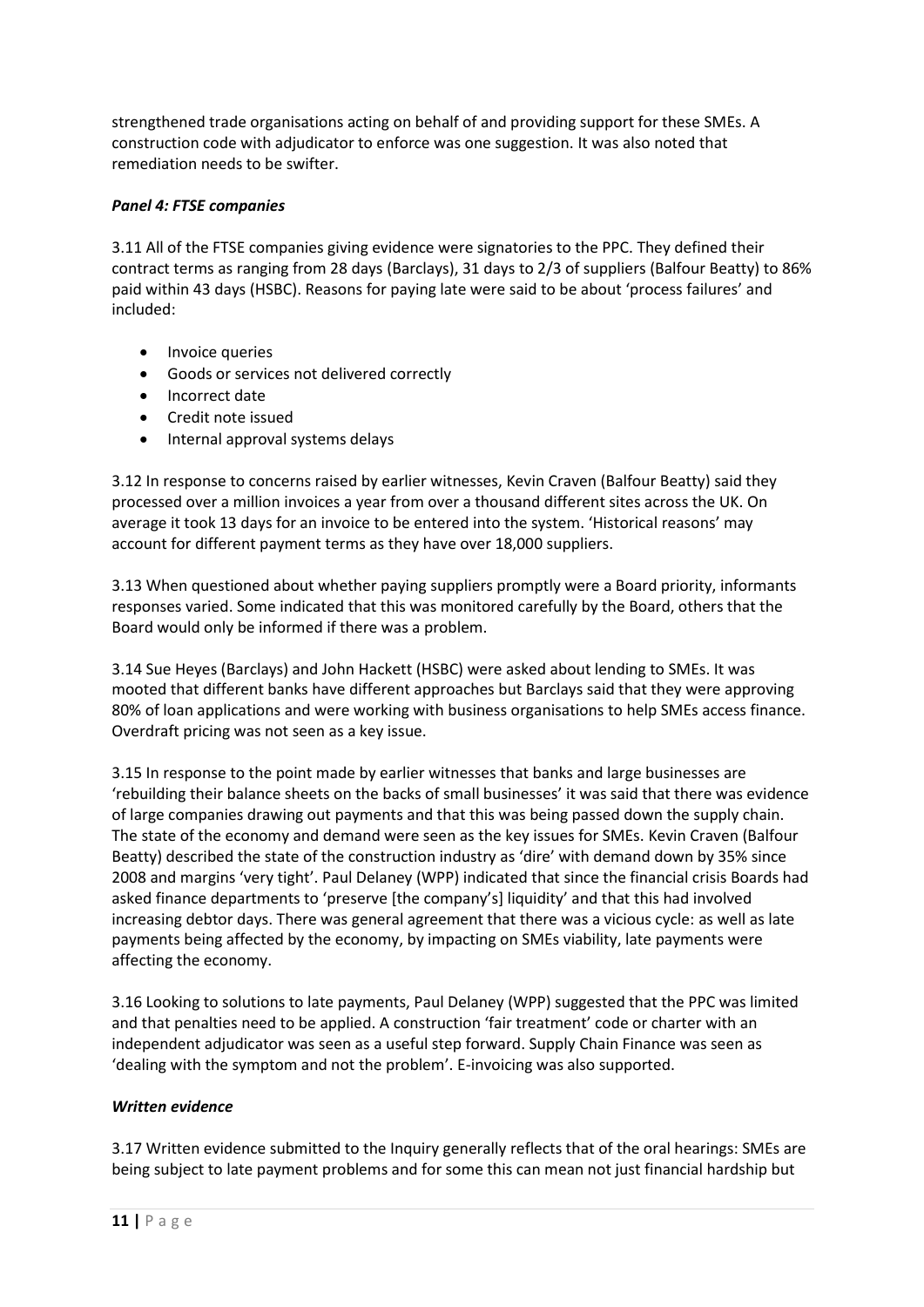bankruptcy. Late payments is not a new phenomenon, but has been brought into focus by the rise in small firms, the increase in formal 'contract relations' between enterprises and the effects of the financial crisis and the stagnant economy.

3.18 A literature search indicates a surprising absence of any recent academic work on late payments<sup>v</sup>. Similar to the oral testimony, the literature refers to 'uneven power relations' between small and large organisations with less scrupulous firms exploiting weaker firms<sup>vi</sup>. However the behaviour of some SMEs is said to contribute to a late payments culture, for example, through offering trade credit either implicitly or explicitly: in other words getting a contract is more important than the terms and conditions agreed.

3.19 There is some evidence to suggest that late payments vary by industrial sector and by size (micros are less likely to suffer late payments)<sup>vii</sup> although there are exceptions to sector trends<sup>viii</sup>. Although late payments contribute to the financial issues SMEs face and may be a contributory factor if they fail, financial management skills may also contribute to this; often these weaknesses are exacerbated in a recession making them more vulnerable to cash flow problems.

3.20 On the efficacy of legislation enshrining a statutory right to interest or of a voluntary code of practice as a means of addressing late payments, the literature suggests that neither are panaceas. Supporting the oral evidence, the literature suggests that SMEs are reluctant to trigger a statutory right to interest fearing 'losing a valuable client or developing a reputation of being overly litigious'. The effectiveness of voluntary codes seems to vary with the state of the economy, with compliance aggravated during financial downturns<sup>ix</sup>.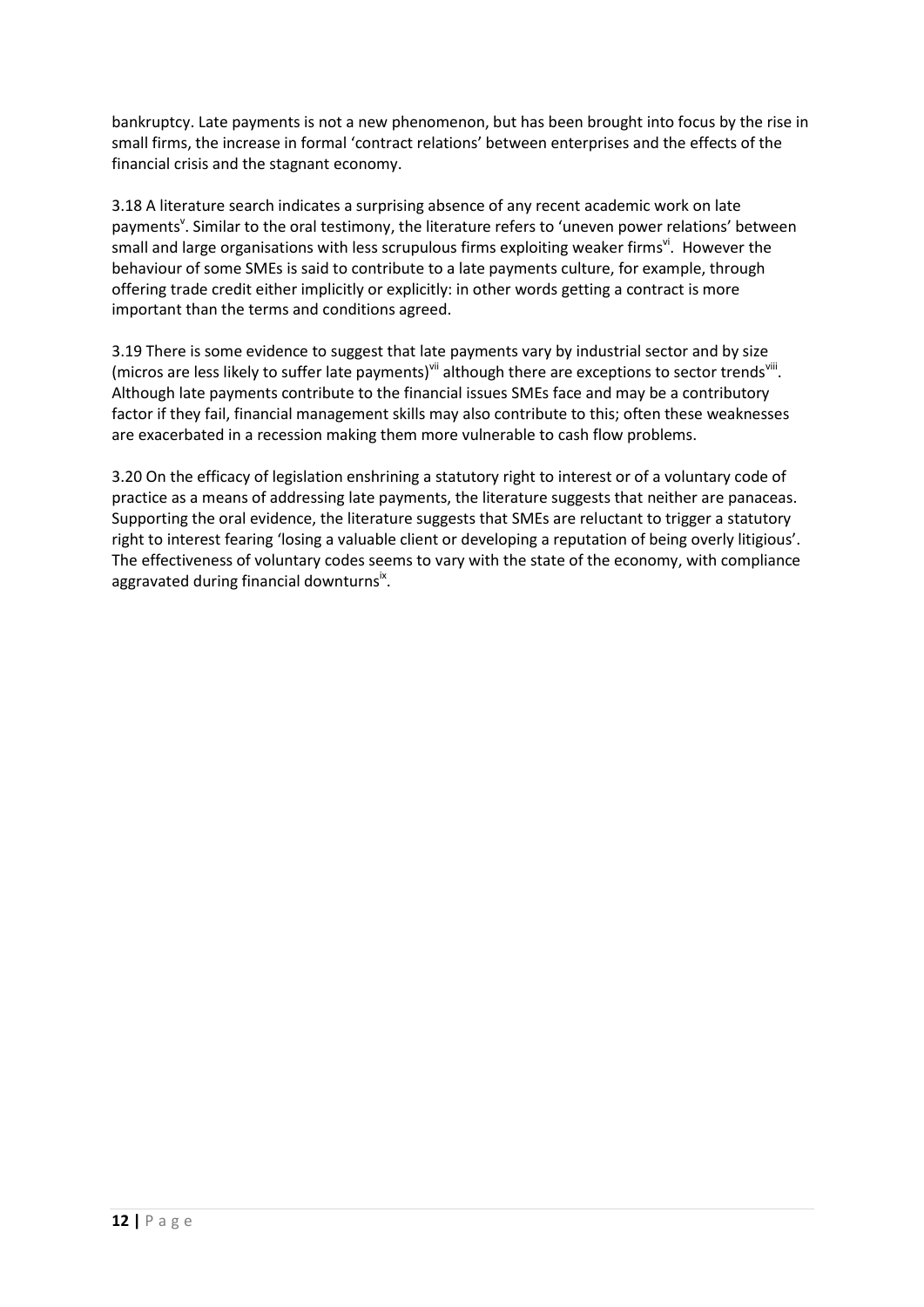# <span id="page-12-0"></span>**4. Recommendations**

4.1 The recommendations to address the issues associated with late payments are as follows:

4.1.1 Developing ethical business practice to stop late payments

There was evidence from witnesses and from the literature that paying supplier late reflected the culture and ethos of a company. Stopping this poor practice requires a change in corporate behaviour and this needs to be driven from the top. The leadership and culture of large businesses determines the relationship with suppliers, including contract terms and payment. Evidence was also presented to suggest advantages to large organisations engaging with suppliers rather than just monitoring and auditing them. Key elements of 'good practice' were also defined.

*Recommendation 1: The Government should promote the adoption of 'good practice' guidance for large companies in managing supply chains, including publishing performance data relating to payment-on-time to suppliers in audited annual accounts.*

*Recommendation 2: The Government should encourage businesses to publish information for investors and shareholders defining their support of, and compliance with, ethical business practice, for example, signatories of FTSE4Good Index Series or Ethical Trading Initiative*

### 4.1.2 Helping SMEs avoid late payments

Evidence from the literature identified financial practice issues, for example, invoices being incorrectly completed, as a contributory factor to paying their suppliers late. SMEs need to develop robust financial management systems and skills which reduce the risk of invoices being delayed or rejected by their contractors. To help redress the power imbalance between individual SMEs and their contractors they also need to develop new or strengthen existing trade associations to liaise across, and negotiate on behalf of, the industry.

*Recommendation 3: The Government should support SMEs avoid late payments through free, high-quality financial management advice and/or training, for example, through trade associations, SME organisations, or local SME advisors.*

*Recommendation 4: The Government should work with SMEs and support the establishment or development of trade associations to negotiate, e.g., a Fair Treatment Charter, on behalf of member organisations.*

4.1.3 Strengthening voluntary codes to reduce late payments Evidence from witnesses indicated that the Prompt Payment Code (PPC) was seen as a useful starting point for developing commitment to paying suppliers promptly. However in recent months it had fallen into disrepute as some signatories had signed up to the PPC after changing the terms and conditions of their contracts with their suppliers without negotiation. The lack of monitoring, for example, of whether signatories and their supply chain paid promptly, was also seen as an issue.

## *Recommendation 5: The Institute of Credit Management should review and amend the PPC to reflect the issues identified.*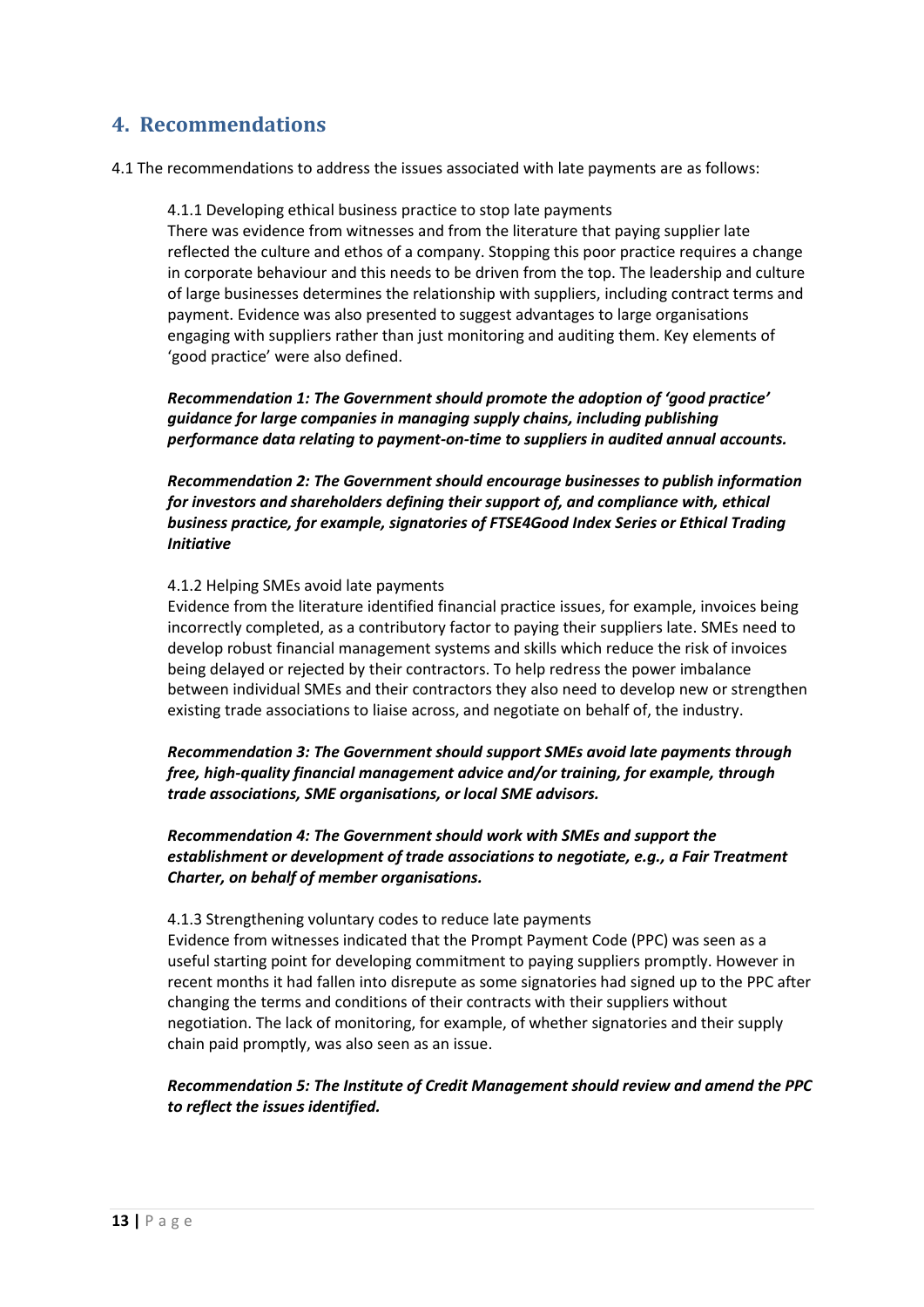### 4.1.4 Preventing late payments through legislation

Although it was acknowledged that late payments happen in all sectors, there is evidence that the manufacturing and construction sectors are the worst offenders. In view of the evidence presented concerning the issues in the construction industry, it was felt that there should be urgent action to address the late payments issue in this sector:

## *Recommendation 6: The Government should establish a Construction Code of Conduct, similar to the Grocery Code, with an independent adjudicator for mediation.*

To ensure that large companies are not intentionally delaying payments to suppliers for their own financial purposes, the contractually agreed payment should be held in an independent trust. Once all the conditions for that contract have been met, the payment can be made to the supplier. A Credit Ombudsman will arbitrate in disputed cases. This will require legislation:

## *Recommendation 7: The Government should introduce a Retentions Monies Bill with money retained by a customer for a supplier to be held in a trust.*

### 4.1.5 Preventing late payments by the public sector

Although the public sector as a whole has made great strides to improve their payment performance, this does not currently flow down the supply chain. To address this, the following recommendations are proposed as part of the public sector procurement process:

## *Recommendation 8: The Government should require all new Government contracts to include Pre Qualification Questions on past payment performance, and should consider the payment history as part of the bidding process.*

## *Recommendation 9: The Government should make fair payment a contractual requirement for new Government contracts, with Tier 1 contractors paid within 14 days, Tier 2 within 19 days and Tier 3 within 23 days.*

### 4.1.6 Gaining redress for late payments through legislation

There is evidence that there has been reluctance from SMEs to use past legislation, e.g., to claim interest on late payments, because of the fear of 'blacklisting'. The new EU Directive on Late Payments (2011/7/EU) which came into effect in the UK in March 2013 may alleviate this. It requires business-business invoices to be paid in 60 days and public authoritybusiness invoices in 30 days, with debtors forced to pay interest with and an administration fee. However through article 7.4 it allows an intermediary to act on behalf of the supplier.

## *Recommendation 10: The Government should support intermediary agencies, e.g., SME organisations or trade associations, to act on behalf of suppliers seeking recompense through Late Payments Directive.*

### 4.1.7 Reducing the effects of late payments

The late payments issues facing SMEs are brought into sharp focus because of the state of the economy. Shrunken order books are exacerbating cash flow issues, which in turn are affected by difficulties accessing finance and getting paid on time.

*Recommendation 11: The Government are urged to implement a growth strategy that recognises the importance of SMEs and to commission research to assess the macroeconomic effects of late payments on SME suppliers.*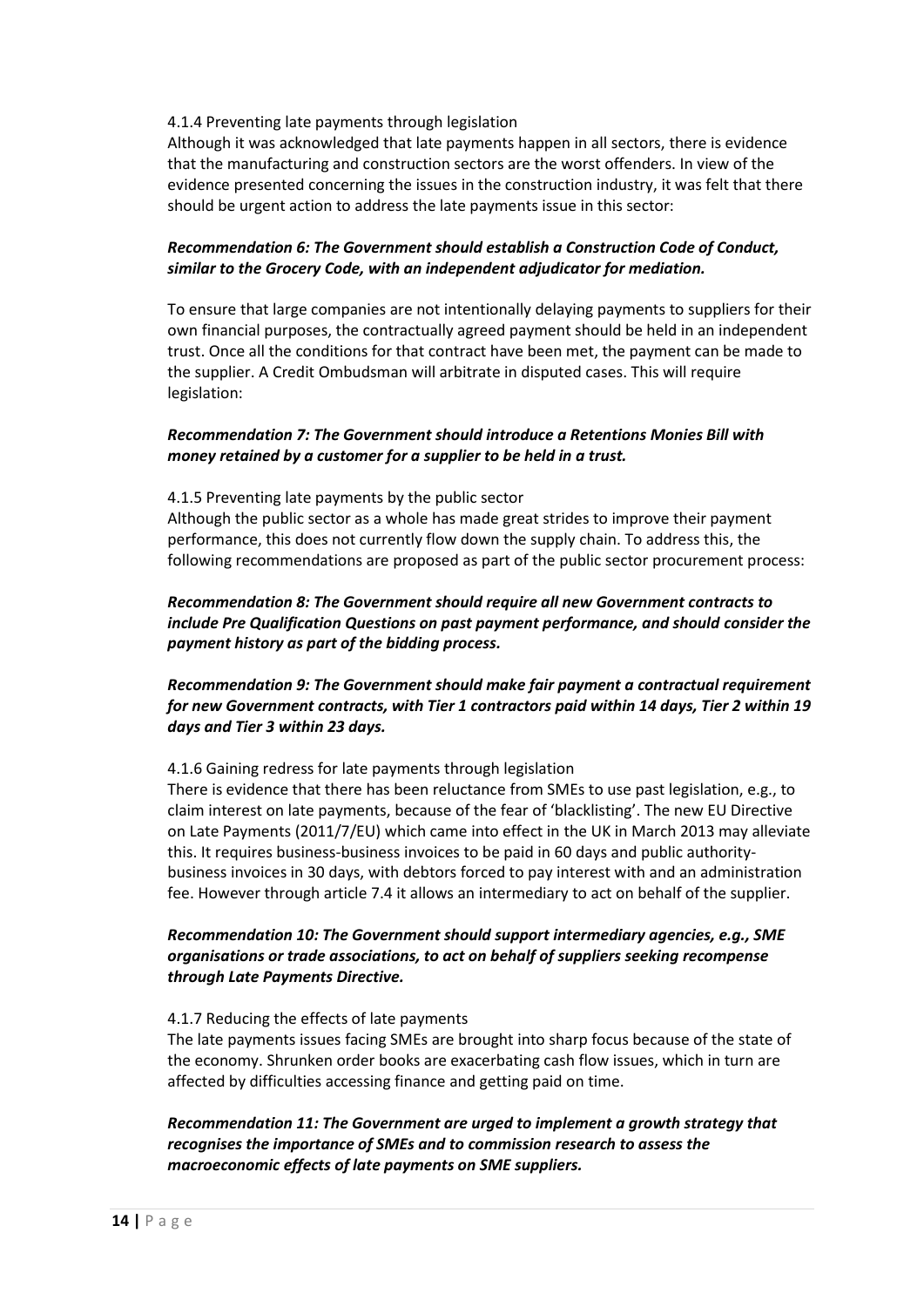# <span id="page-14-0"></span>**5. Conclusion**

5.1 Late payments are a major issue for SMEs. The Inquiry acknowledges that paying suppliers late is not a new issue, but it appears to be a growing problem. Evidence suggests that this reflects the fragile state of the economy, which is making this problem more acute.

5.2 It was reported that the banking system is still a cause for concern and that many banks are 'rebuilding their balance sheets on the back of small businesses'. It was suggested that large companies may also be failing to pay promptly for the same reasons.

5.3 Although there is evidence that particular sectors and industries are worse than others for paying late, this analysis is felt to be too simplistic as there are exceptions to this. Other evidence indicates that paying suppliers late reflects the leadership and prevailing culture in the organisation; an organisation with an ethical approach to business practice will also tend to pay suppliers promptly. Too often, however, this was not the case, and large companies were said to exploit their power and to 'bully' suppliers.

5.4 Evidence of the effects of late payments on SMEs includes not just financial hardship, but business closures and unemployment. The Inquiry took oral evidence from the former director of such a small business, and the emotional toll was clear for all to see. A related effect of late payments on the cash flow of SMEs is their ability access to affordable finance; SMEs reported that late payments were a block to borrowing from banks. Some evidence suggests that business start ups were said to be particularly vulnerable to late payment issues. Surprisingly there was no evidence on the macroeconomic effects of late payments. The Inquiry believes it is inconceivable that late payments to micro and SMEs will not be impacting on both economic growth and employment.

5.5 An indirect effect of late payments was said to be a legacy of 'sick buildings'. Construction companies were under pressure to agree to unprofitable contracts and ended up taking short cuts. The Inquiry was shown photographic evidence which featured poor quality, potentially dangerous buildings, including schools, said to be the result of 'cut-price construction'.

5.6 On analysing and reviewing the evidence, the Inquiry has developed a number of recommendations to address the issues underpinning late payments, particularly unethical business practice from large companies and poor financial management practice from suppliers. There is also the recognition that a stagnant economy is compounding the effects of late payments and that more analysis of the macroeconomic effects of late payments is needed. Other recommendations are concerned with developing informal systems as well as statutory instruments to ensure small and micro businesses are paid on time and can thrive.